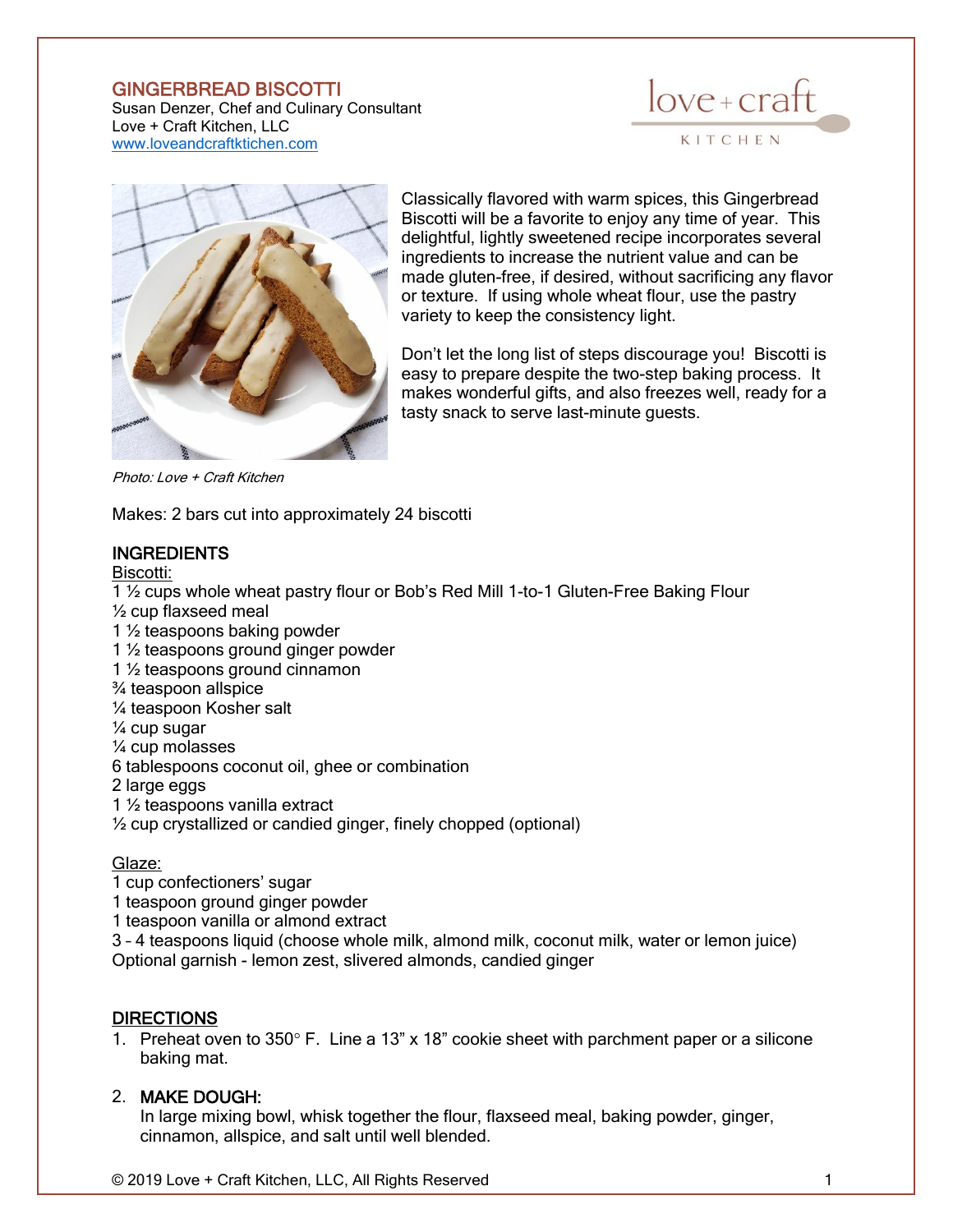- 3. Place the sugar, molasses, and coconut oil or ghee in a stand mixer bowl or other large mixing bowl. Beat these ingredients with a mixer on medium speed until very smooth, 2 - 3 minutes, scraping the sides of the bowl part way through. Add the eggs and the vanilla extract. Beat at low speed to combine, then raise to medium speed, beating until mixture is smooth and slightly thick, about 1  $\frac{1}{2}$  - 2 minutes, scraping the sides of the bowl part way through.
- 4. Add the dry ingredients from other mixing bowl to the egg mixture. On low speed, combine the dough until just incorporated. If adding crystallized or candied ginger, stir it in now until evenly distributed, careful not overwork the dough. The dough will be very soft and sticky.

# 5. SHAPE DOUGH:

With the lined baking sheet placed lengthwise in front of you place  $\frac{1}{2}$  the dough on one side, and the other  $\frac{1}{2}$  on the other side of the baking sheet.

Using damp fingers or a rubber spatula, shape the dough into 2 rectangular logs – approximately 12" long x 1 1/2 "wide. Dough will be sticky and does not need to be perfectly smooth, yet each log should be evenly distributed. Logs will spread as they bake.



 photo: Williams Sonoma – **[How to Make Biscotti](https://blog.williams-sonoma.com/how-to-make-biscotti/)** 

#### 6. 1st **BAKE @ 350° F**

Place baking sheet into the oven and bake for 18 - 20 minutes, until logs are lightly golden, soft and springy to touch. Remove the baking sheet from the oven and reduce the heat to  $325^{\circ}$  F. Using a wide metal spatula, carefully transfer the logs to a cutting board. Keep the parchment liner on the baking sheet. Let logs rest for 5 minutes on the cutting board.

### 7. CUT INTO BISCOTTI:

Using a serrated bread knife, trim the two short edges, then cut the logs into  $\frac{3}{4}$ " - 1" slices. This can be done straight across or at a slight diagonal. Each log should yield approximately 12 slices.

Carefully lay the slices back on the baking sheet, one cut-side down.



[How to Make Biscotti](https://blog.williams-sonoma.com/how-to-make-biscotti/)



photo: Williams Sonoma – photo: Love <sup>+</sup> Craft Kitchen